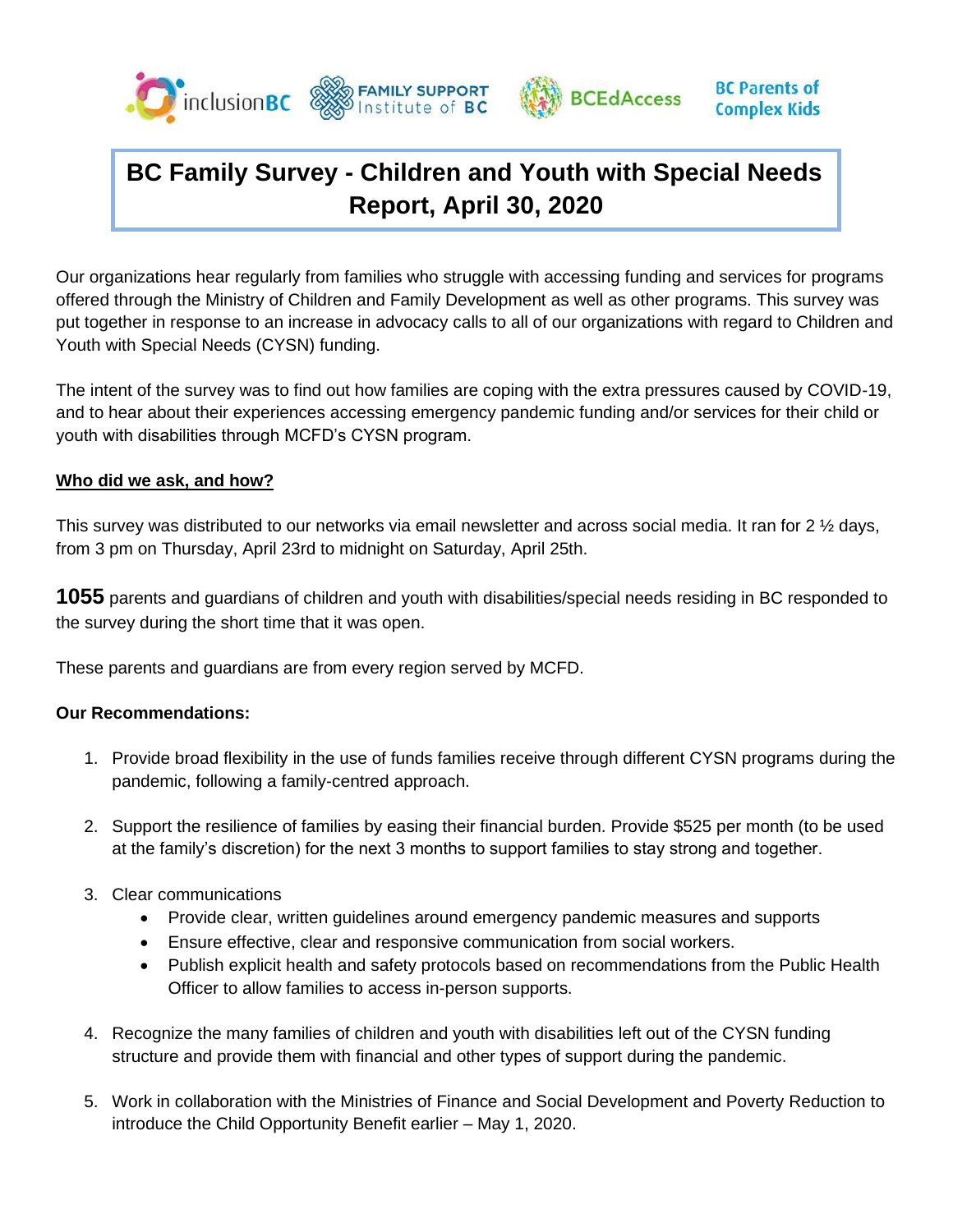

**BC Parents of** 

**Complex Kids** 

Q5 What region of British Columbia do you live in?





*Figure 1 - Question 5 - What region of British Columbia do you live in?*

Nearly **20%** of respondents were from single adult households, and **112** respondents shared that their child identifies as Indigenous.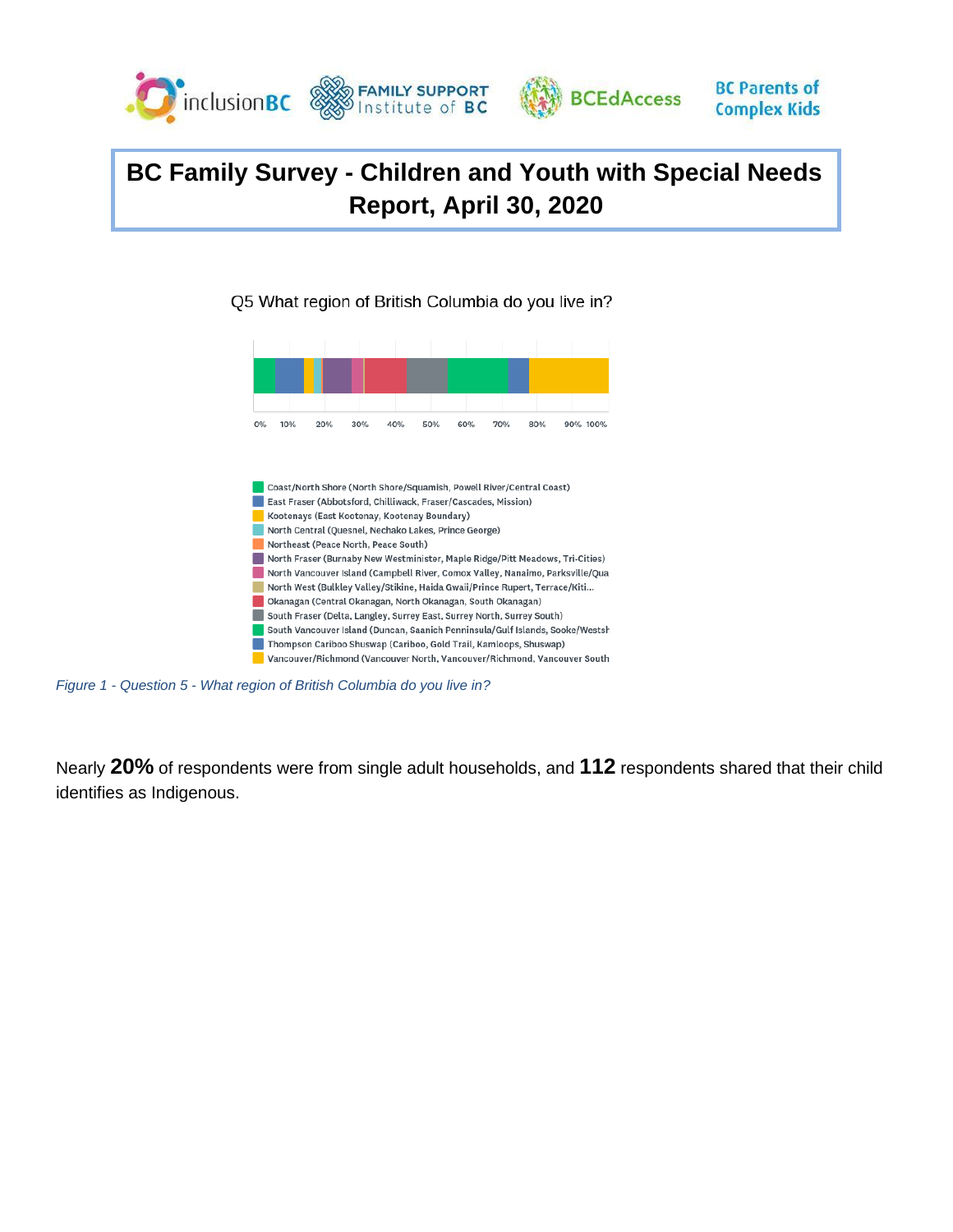



#### **Major findings:**

1. Nearly **60%** of families responding have not been able to access any of the MCFD emergency pandemic measures as referenced in the following announcement:

<https://news.gov.bc.ca/releases/2020CFD0043-000650>

Q14 Which of the following have you been able to access? Check all that apply.



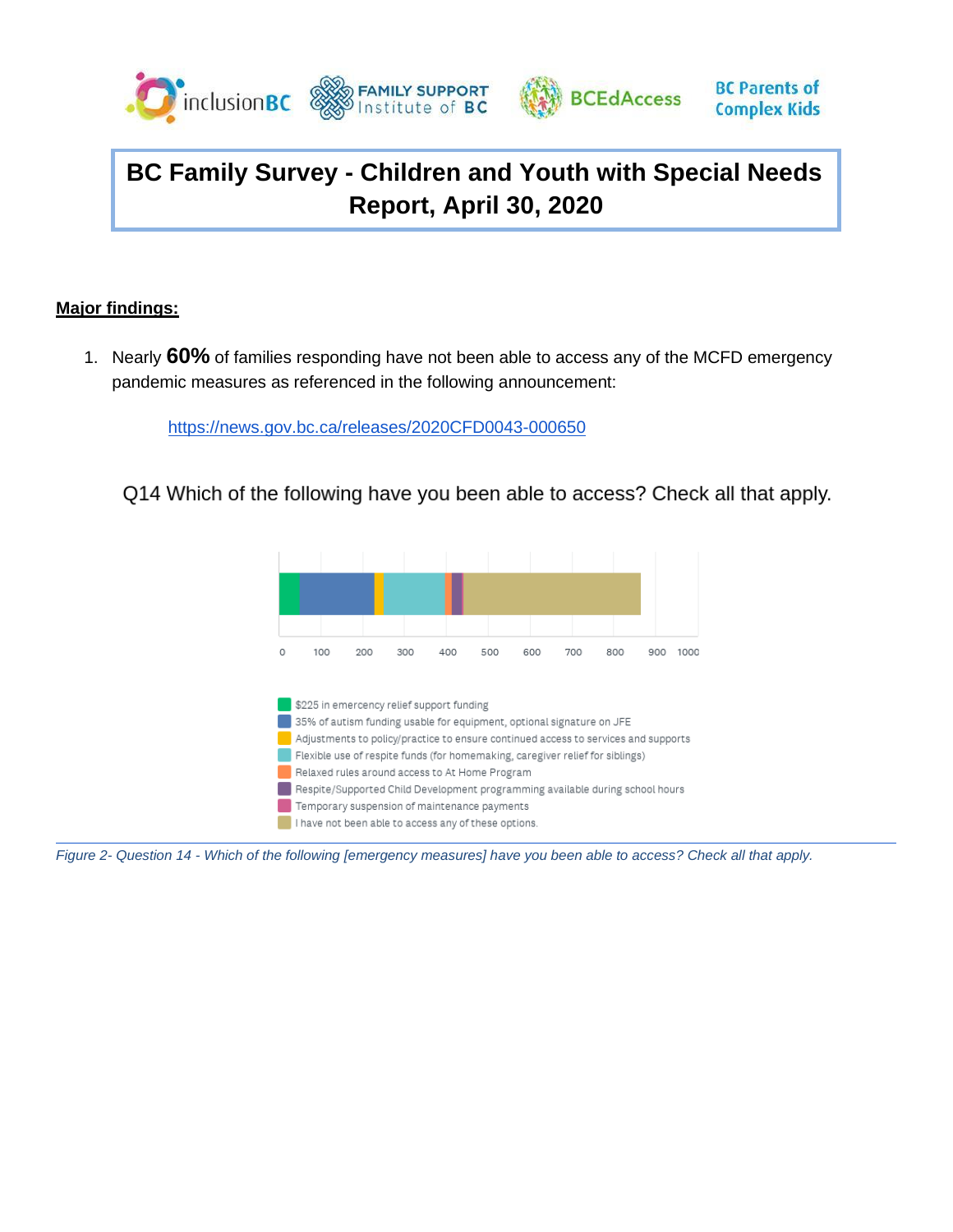

2. Nearly **70%** of families responding who have regular access to respite funds (not including the Emergency Relief Support Fund) have not been able to use those funds during the pandemic.



Q17 Have you been able to use your respite funding during the pandemic?



#### Some respondents elaborated on using their respite funding during the pandemic:

*I have wonderful care providers who are still willing to work for us. However, it's insanely expensive, as my son requires 2:1 supports to be safe (so \$45/hr for care).*

*Only 1 time it is a difficult thing and not sure if sending my son to respite correct thing to do regards social distancing , but need more than normal*

*Respite is provided through MFCD, paid directly to respite worker. Due to covid we have no respite service and no access to the funds for any other help.*

*No, we are so far down the waiting list that we don't have a chance. Were told somebody needs to move out of* the area, age out and die before we will ever be able to access the funds and services from the *ministry*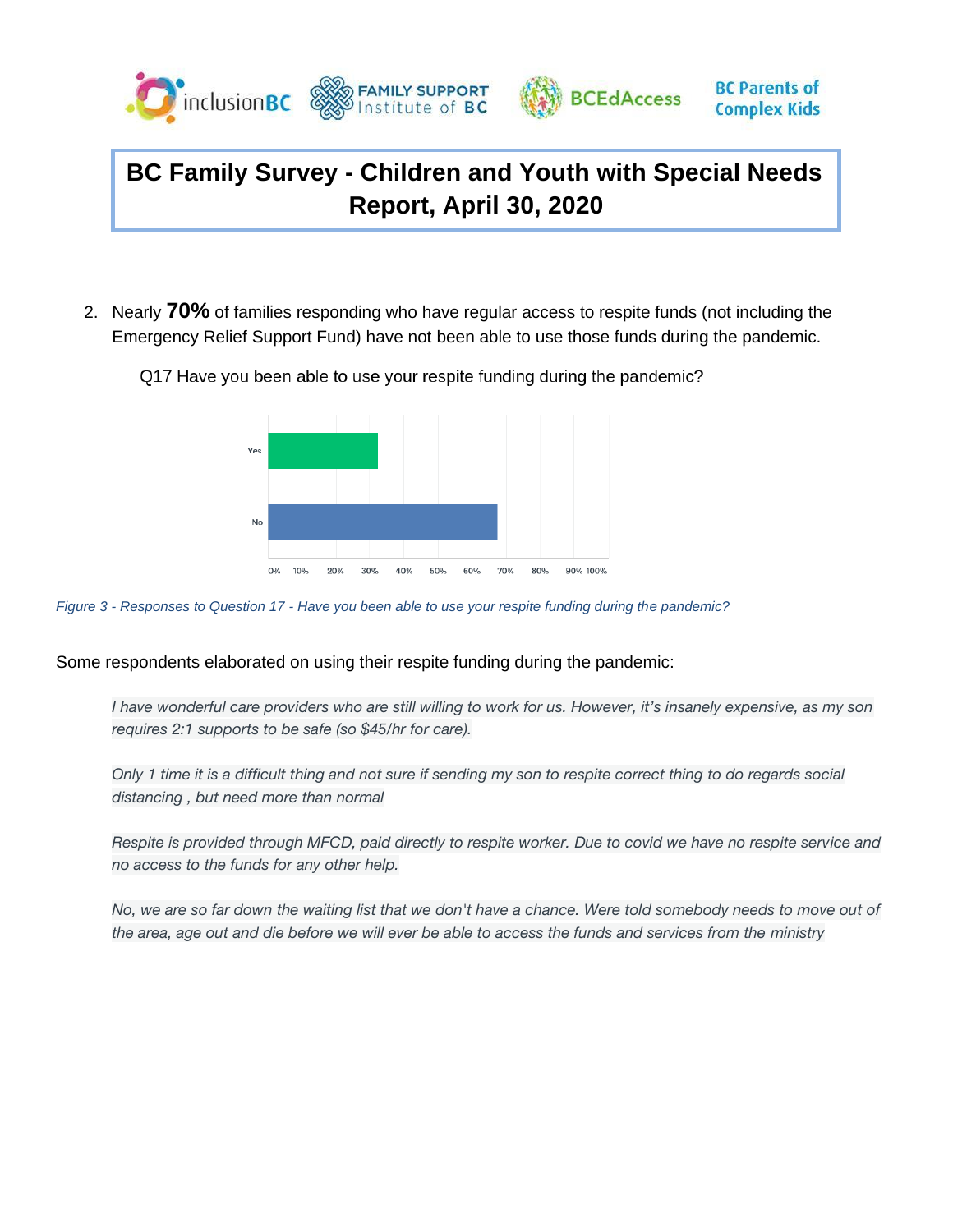



- 3. We asked families what they need right now, offering the following options and the opportunity to add others.
- Clarity on how respite funds may be used
- Culturally informed services
- Financial support to cover expenses associated with my child's disability
- Flexibility in use of funding (school age therapy, autism funding, behavioural consultant, counseling
- Mental health support
- Regular communication and connection with a social worker
- To know whether I am eligible for any pandemic supports

Q25 What do you need right now during the pandemic? Check all that apply.



*Figure 4 - Question 25 - What do you need right now during the pandemic? Check all that apply.*

#### **The top 4 needs:**

- Flexibility in use of funding **60.6%**
- To know whether I am eligible for any pandemic supports **57.8%**
- Clarity on how respite funds may be used **39.2%**
- Financial support to cover expenses associated with my child's disability **35.6%**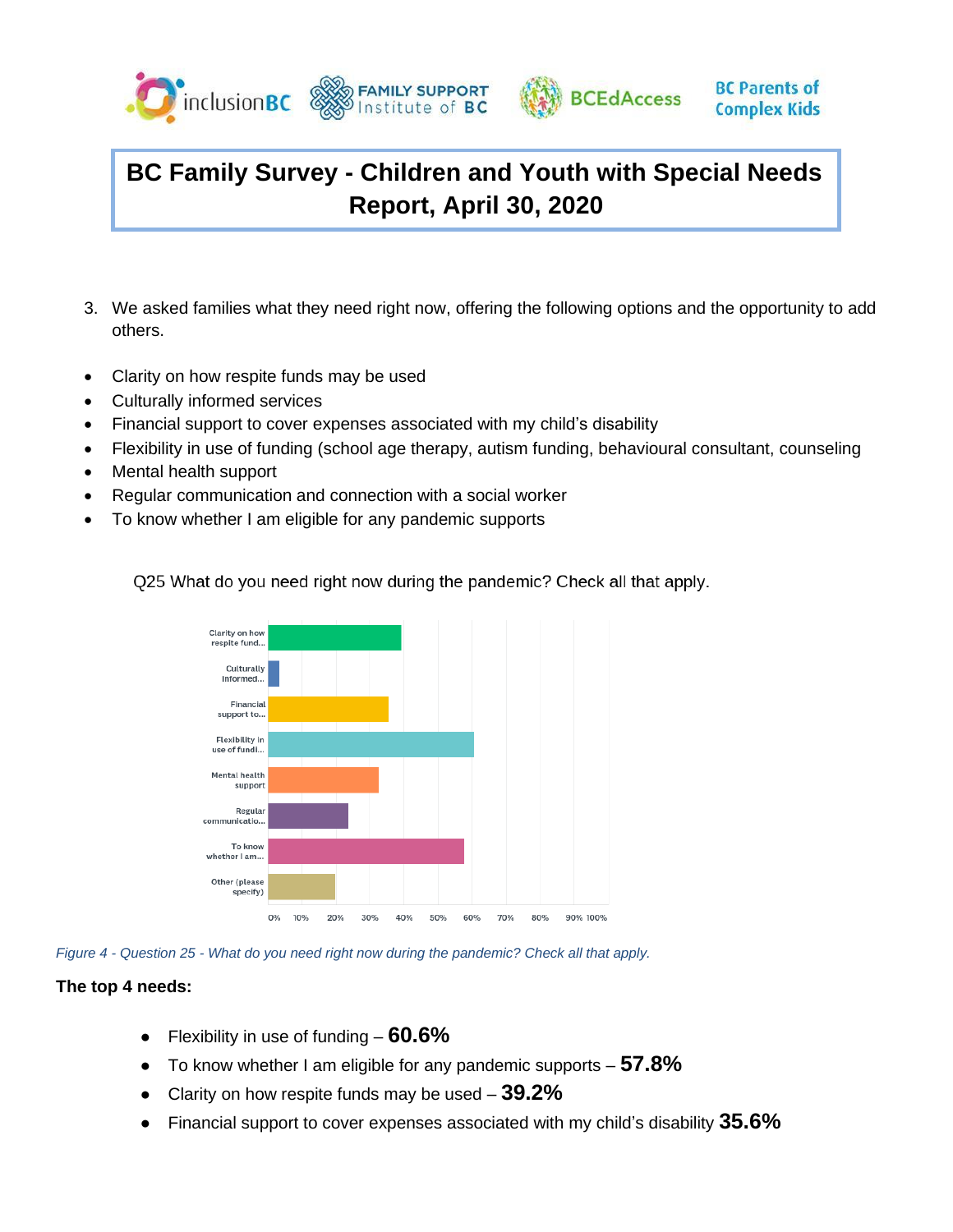



These are some responses from families who chose to add other needs.

*He needs counselling for managing anger and stress*

*Any help to stop my daughter hurting herself or us and to stop being in the hospital...we have been admitted multiple times DURING COVID*

*The \$225 should be allotted automatically to families. There should be no extra hoops to jump through to access that money. Care-givers and social workers are struggling already. Why make more work for any of us?*

*To be able to roll over unused autism funding into the next year because therapy services are not available right now. We will need the funding to catch up with therapy after social distancing measures are lifted.*

*To actually qualify for help. To be judged by my child's needs, not our families income.* 

*Need to be able to have some sort of face time or Skype to see my son in full time care...I only receive photos and call the house to get reports from time to time....and only recieve emails from the site nurse…*

4. Respondents were asked about their interactions during the pandemic with their social worker and the responses were varied. Here are just a few examples:

*Our CYSN SW is well informed, knowledgeable, and still there for us - working from home. That's encouraging.*

*She responded quickly but only with an attachment of official government statement which was vague. I feel they SNSW don't have the details themselves.*

*My social worker mentioned that only 9 of his 200+ family case load could receive the emergency funding.*

*The social worker has not been in contact for years .... he has ignored all emails and messages*

*She never provides any info, I always have to ask and she always makes it feel like I'm begging for money. I was*  told in response to accessing emergency funding that there are palliative families that require the money more. *Why is one family with special needs more important than another? I have a 3 year old in a wheelchair that* requires help with everything. My physically body cannot handle all that is required (lifting up and down stairs, *moving him etc)...*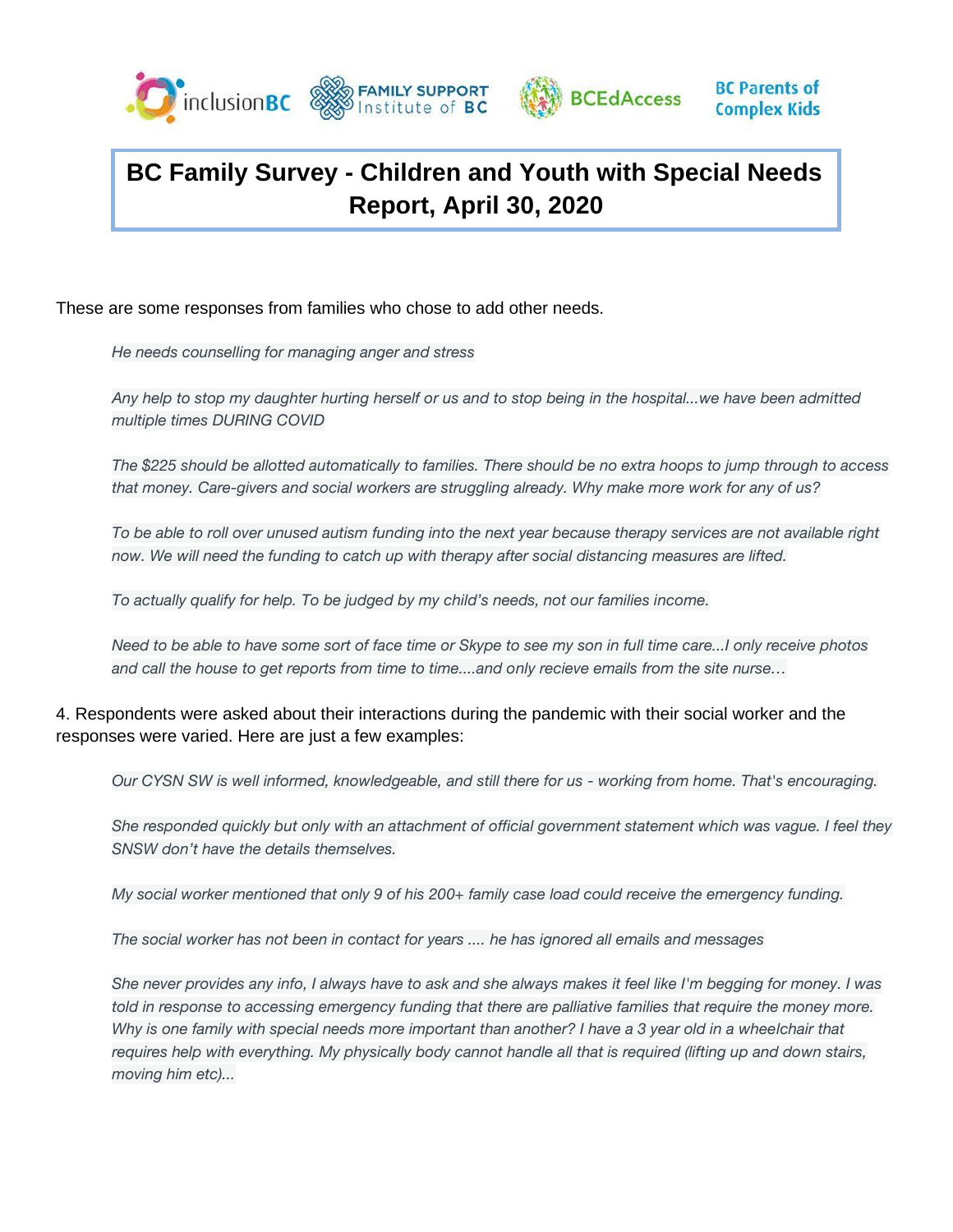



*I* haven't been contacted which gives me a sad feeling . She must be overwhelmed. I had no idea there were *resources available.*

*My social worker reached out to me about respite contract and told me about using respite money for other services. I shared my families struggles around grocery shopping and she was able to access emergency funding for us.*

#### **Discussion and Recommendations**

We appreciate the fast response we received from a large number of families. Respondents to our survey are families who have access to technology and social media. How many more families – who do not have this access - would have responded if we had been able to distribute the survey to them in a different way?

From the families responding who receive CYSN support, **55%** were not receiving respite funding before the pandemic. These are the people the Emergency Relief Support Funding was meant to help. However, when we asked which of the emergency measures families were able to access, only **6.8%** said they were able to access the \$225. **Only 50 families out of 1055.** The measures that are meant to support them are not working for these families.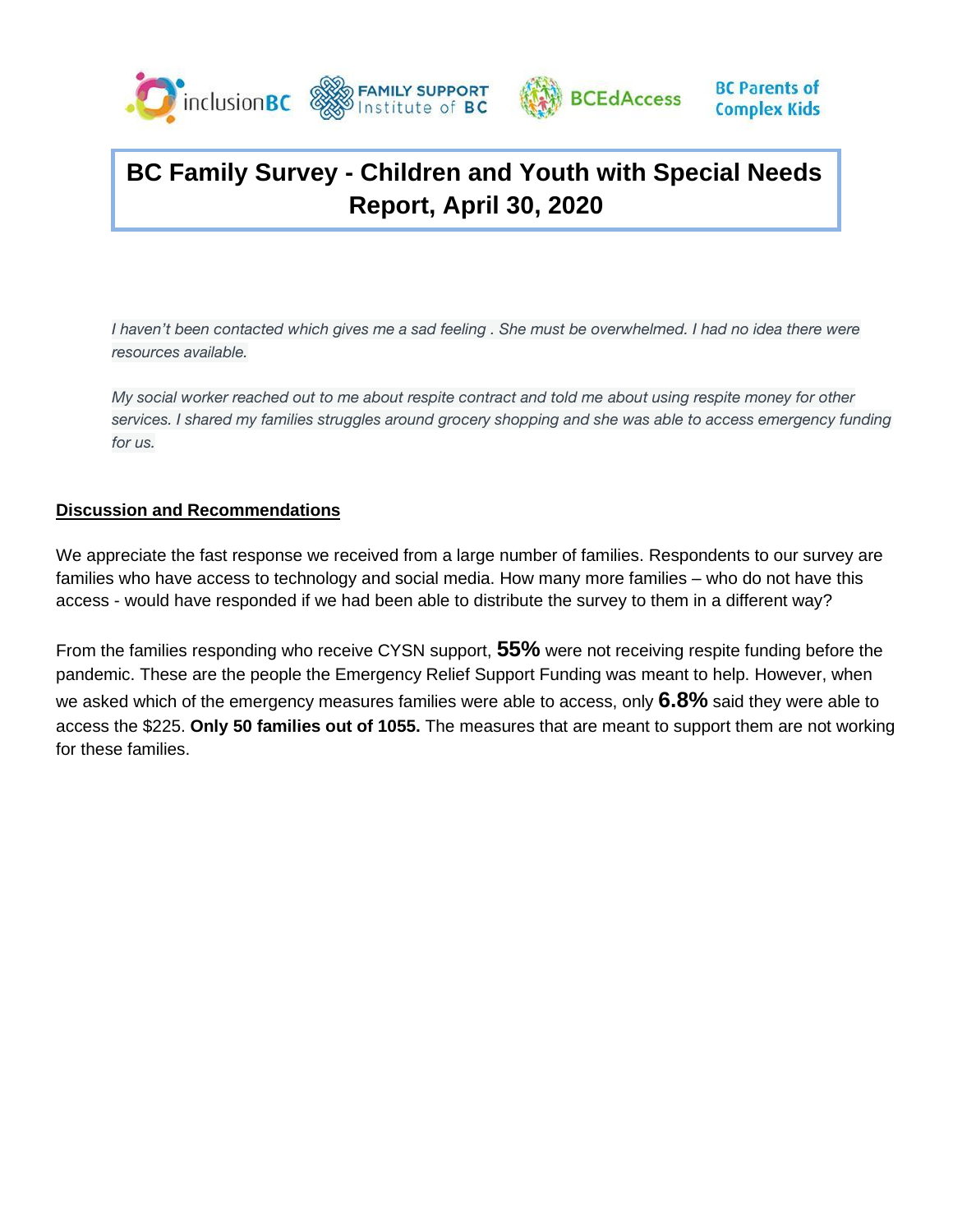

Q22 Does your family qualify to receive the emergency funding of \$225?



*Figure 5- Question 22 - Does your family qualify to receive the emergency funding of \$225?*

In addition, nearly **70%** of those who already had respite funding before the pandemic said that **they have not been able to use it during the pandemic.** More flexibility is needed.

Our organizations received 285 requests for advocacy support just from this survey, in addition to the many calls and messages we have been receiving since the beginning of the pandemic. **86%** responded no to the question "Do you feel that your family is receiving care and support that is trauma-informed during the pandemic?" Families who were already under enormous pressure before the pandemic are in need of crisis support.

The fifth most common response to "What do you need right now during the pandemic?" was that families need mental health supports, at **32.7%** of respondents. This speaks to the challenges of the pandemic but also to the impact that inadequate supports is having on families.

The pandemic is, according to respondents, amplifying the vulnerability of Indigenous families, reinforcing the need for a more intentional, culturally safe and responsive approach to providing support to all Indigenous families, and especially in remote and rural communities.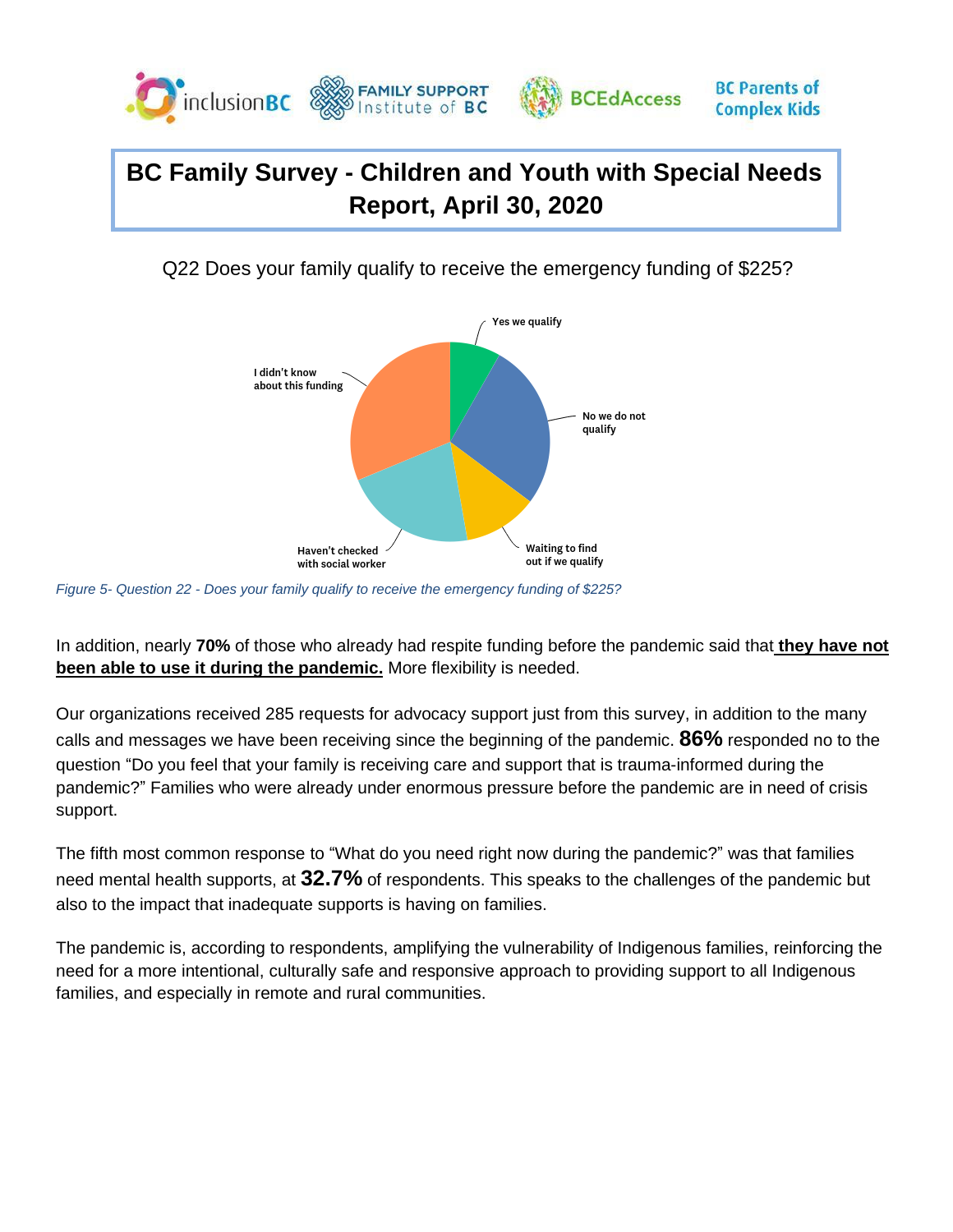



We also want to acknowledge the **104** respondents who do not have a child who qualifies for CYSN services but were given an opportunity to tell us about their experiences with MCFD during the pandemic. Here are a few of their comments:

We have never received any kind of services other than what we can get at school, so that means nothing during *the pandemic. It is frustrating to be constantly left out of receiving help, especially as a single parent*

*I've had multiple case workers over the years. One social worker who wen above and beyond to help and support and others once my family never ticked the right boxes we were left with no support. My son had a genetic mutation so rare it isn't named yet and therefore doesn't tick any boxes. Even though it looks like autism and comes with other delays. So frustrating without a "soul can label". So sad to see not only my family fall through the cracks but so many other "grey area" kids.*

*My son is a catagory D at school and was only attending part days with an ea. This was all the assistance I received for my child. Previous requests I have made to the ministry have resulted in minimal support and the ministry is quick to close my file. While my son is not diagnosed with autism his disabilities are severe and have significant impact on our family unit. What little support I did have I before covid is all gone.*

*My child with severe ADHD, anxiety and ODD is very difficult. There are no services for us before the pandemic and I wish this would change. Our family is falling apart with ruined relationships. I fear for what the future holds.*

*I hear that MCFD is cutting funding to the early hearing program and that Deaf Children's Society will soon close due to lack of money. DCS has allowed my Deaf child to access their online preschool during the pandemic and that has been a huge support to our family as oral classes (mainstream kindergarten) by Zoom are quite frustrating for children with communication challenges, plus her school SLP services were cancelled. Finally the media is using ASL interpreters to ensure that Deaf Canadians are included in emergency planning, yet at the same time, the province of B.C. is about to force the closure of the only ASL preschool in the province. Many deaf children will now be without communication until they start kindergarten.*

*The families who were already falling through the cracks are at a complete loss. My child with ADHD, SPD and DCD will NEED access to services including physiotherapy, occupational therapy, and counseling when things*  return to "normal" whatever that is. The loss of the tools we were using in place of funded services (recreational *swim lessons, dance, gymnastics, teacher and class supports with social challenges etc) has been devastating to physical development and mental health.*